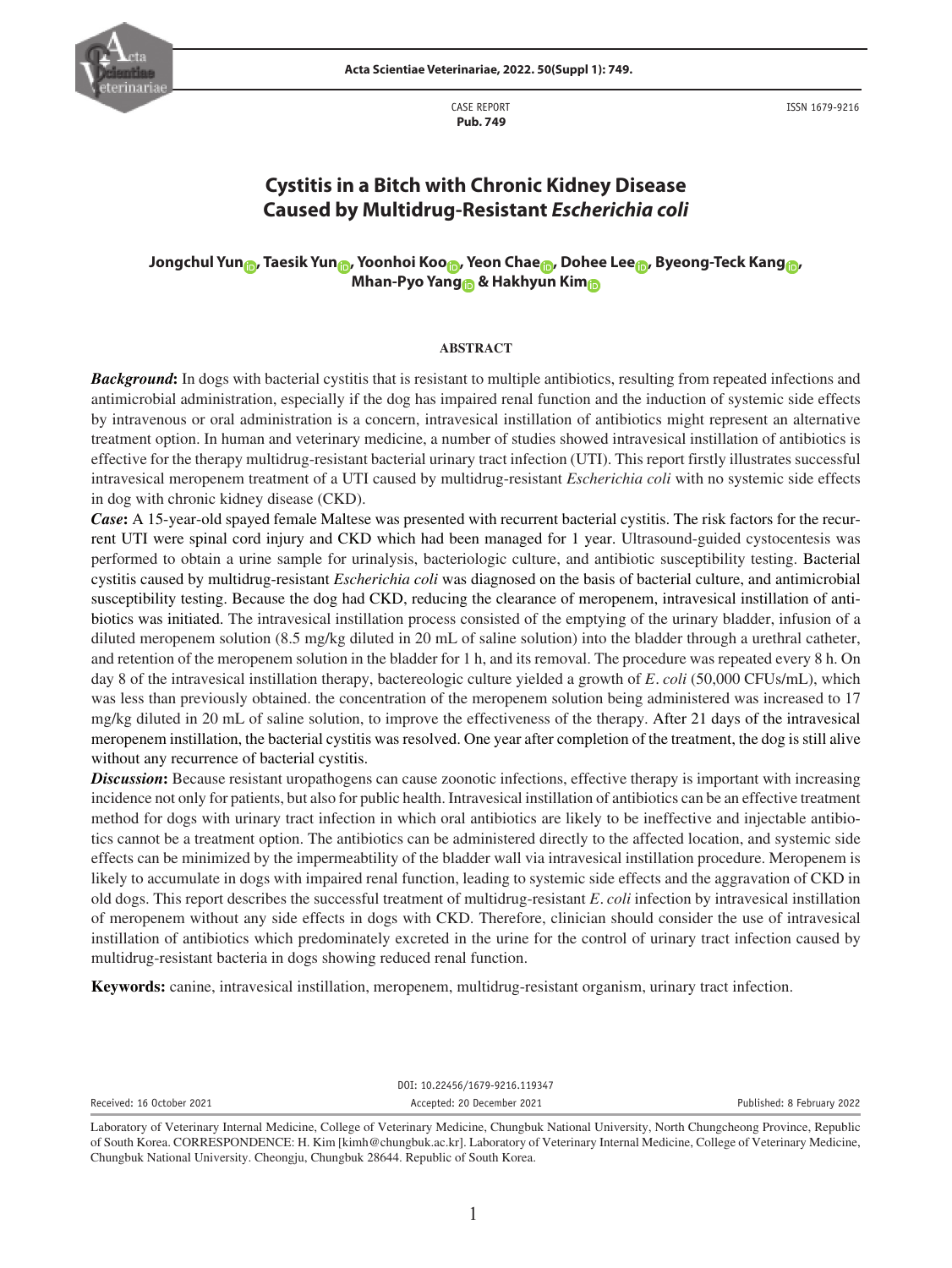### **INTRODUCTION**

Urinary tract infection (UTI) is a common disease of humans [6] and dogs [4] that may occur when the normal defense mechanisms are compromised. UTI is predisposed to many factors, and develops secondary to interactions between the virulence of an organism and underlying anatomic, functional, immunological, or metabolic abnormalities or comorbidities in the host. In humans, infections, caused by various resistant pathogens are associated with significantly higher morbidity, mortality, and treatment costs. In veterinary medicine, there is still a lack of relevant information, but multidrug-resistant infections are emerging as a significant issue. Antibiotic resistance of uropathogens complicates therapy in dogs and is a public health concern because these pathogens may be zoonotic [4,8,10]. In human and veterinary medicine, a number of studies showed intravesical instillation of antibiotics is effective for the therapy multidrug-resistant bacterial UTI [3,10-12]. This report describes the case of a dog with UTI caused by multidrug-resistant *Escherichia coli* infection, which was successfully managed by intravesical instillation of meropenem for 21 days, without any side effects.

#### **CASE**

A 15-year-old spayed female Maltese weighing 3.32 kg was presented with recurrent bacterial cystitis. The dog had a history of paraplegia caused by vertebral fracture and spinal injury, and was unable to voluntarily empty its bladder. The dog had ureteral calculi and chronic kidney disease (CKD), which had been managed for 1 year. The complete blood count (CBC) was within normal limits. Abnormalities detected on serum biochemical analysis included increased activity of alkaline phosphatase (ALP) [212 IU/L; reference interval [RI], 29-97 IU/L], and slightly high blood urea nitrogen (BUN) [28.8 mg/dL; RI, 7-25 mg/dL]. Ultrasonography of the abdomen revealed an irregularly thickened bladder wall, moderate irregularity in the margin of left kidney, and a severe reduction in renal corticomedullary definition.

Ultrasound-guided cystocentesis was performed to obtain a urine sample for urinalysis. Bacteriologic culture of the urine yielded a growth of *Escherichia coli* (>100,000 CFUs/mL), which subsequent testing revealed was susceptible only to imipenem and meropenem, and no growth of other bacteria. Urinalysis revealed bacteriuria but no bilirubin, glucose, ketone, or uribilinogen, and the urine sediment contained 100 white blood cells (WBCs)/high power filed (hpf) and 5 red blood cells (RBCs)/hpf. Therefore, bacterial cystitis caused by multidrug-resistant *Escherichia.coli* infection was diagnosed, and the dog was hospitalized.

Because meropenem is predominately excreted unchanged in the urine, it is likely to accumulate in dogs with impaired renal function, leading to systemic side effects and the aggravation of CKD. Therefore, intravesical instillation, instead of intravenous injection, of meropenem<sup>1</sup> was initiated. The intravesical instillation process consisted of the emptying of the urinary bladder, infusion of a diluted meropenem solution (8.5 mg/kg diluted in 20 mL of saline [0.9% NaCl] solution) into the bladder through a urethral catheter, and retention of the meropenem solution in the bladder for 1 h, and its removal (Figure 1). The urethral catheter was changed every other day. No abnormalities in vital signs developed, and there was no hematuria, which can occur when the drug irritates the bladder wall and intravescial instillation was repeated every 8 h. On day 8 of the intravesical instillation therapy, a urine sample was obtained *via* the urethral catheter for bacterial culture and urinalysis. Bactereologic culture yielded a growth of *E. coli* (50,000 CFUs/mL), which was less than previously obtained, and urinalysis revealed a urine sediment containing 3 WBCs /hpf and 5 RBCs /hpf.

Consequently, the concentration of the meropenem solution being administered was increased to 17 mg/kg diluted in 20 mL of saline solution, to improve the effectiveness of the therapy, which resulted in no detectable side effects. On day 15 of the therapy, a further urine sample was obtained *via* the urethral catheter. Bacteriologic culture yielded no growth of multidrug-resistant *E. coli*. On day 21, a further blood sample was obtained for CBC and serum biochemical analysis, and all of the parameters were within their respective RIs. Therefore, the intravesical instillation of meropenem was discontinued and the dog was discharged. Over the next one year, the dog continued to be routinely re-evaluated, and there has been no recurrence of bacterial cystitis until now.

#### **DISCUSSION**

UTI caused by bacteria is common in humans and many domestic animals, and antimicrobial treatment is a risk factor for the development antimicrobial resis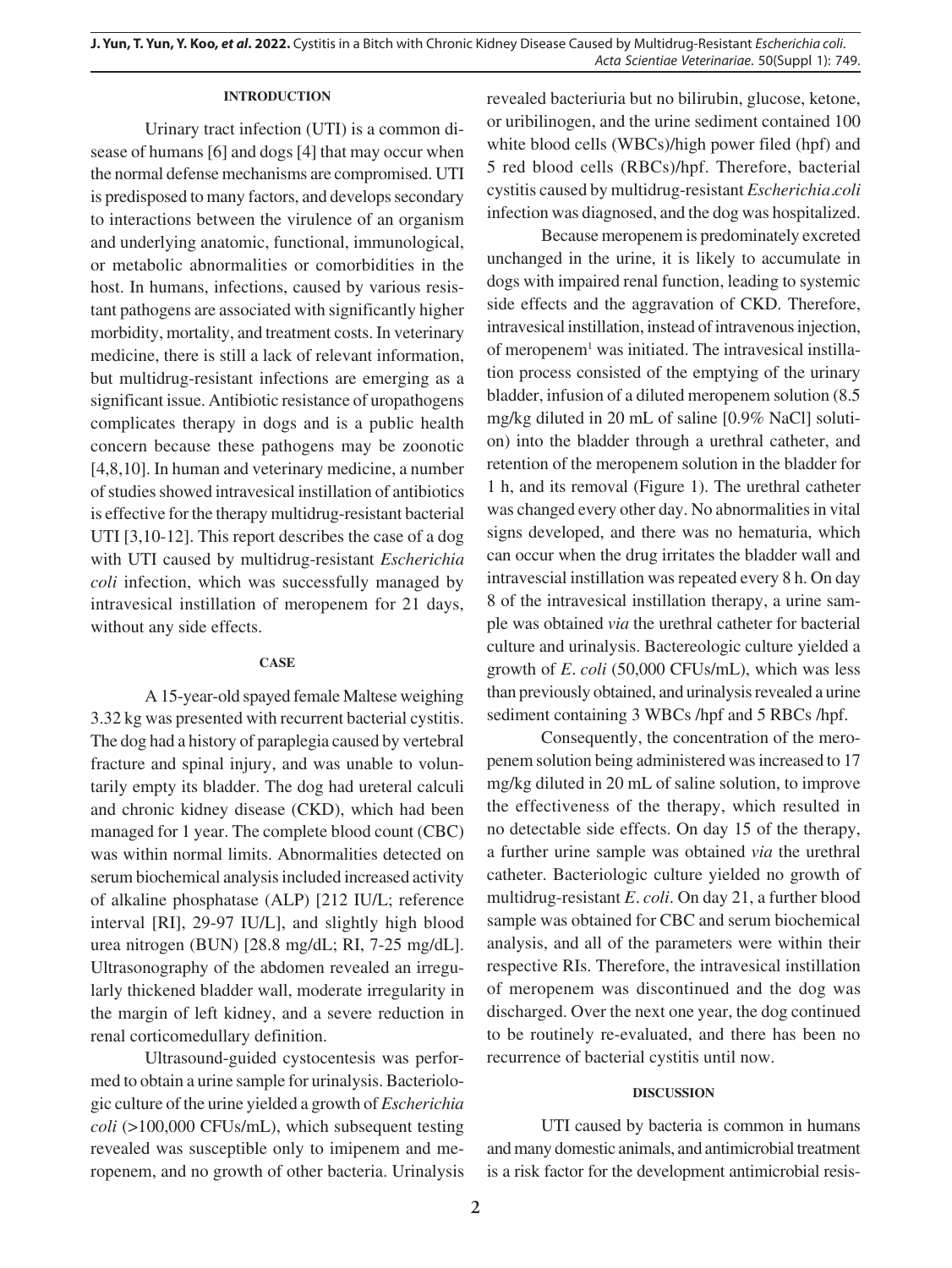**J. Yun, T. Yun, Y. Koo,** *et al***. 2022.** Cystitis in a Bitch with Chronic Kidney Disease Caused by Multidrug-Resistant *Escherichia coli*. *Acta Scientiae Veterinariae*. 50(Suppl 1): 749.

tance. Because resistant uropathogens can cause zoonotic infections, effective therapy is important with increasing incidence not only for patients, but also for public health.

UTI caused by multidrug-resistant bacteria frequently occurs in dogs with spinal cord injury, which causes incomplete voiding of urine, such as the dog of this report, and it is challenging to manage this effectively. Because the dog described in the present report had a history of paraplegia caused by spinal cord injury, following vertebral fracture, which resulted in incomplete voiding of urine, UTI was a frequent problem, and its history of regular reinfection increased the risk of treatment failure on each occasion.

Intravesical instillation of antibiotics can be an effective treatment method for dogs with UTIs in which oral antibiotics are likely to be ineffective and injectable antibiotics cannot be a treatment option. The drug is administered directly to the affected location, and systemic side effects can be minimized by the impermeabtility of the bladder wall. In addition, the adverse effects, such as nausea, diarrhea, and colonic superinfection associated with some oral agents passing through the gastrointestinal tract, can be avoided. In a previous study of instravescial instillation of gentamicin sulfate in dogs [7], serum gentamicin sulfate levels were not detectable, and the serum creatinine



**Figure 1.** A schematic diagram (created by Dr. Jongchul Yun) of the intravesical instillation of meropenem. Emptying of the urinary bladder (A & B). Infusion of a diluted meropenem solution into the bladder through a urethral catheter (C). Retention of the meropenem solution in the bladder for 1 h and its subsequent removal.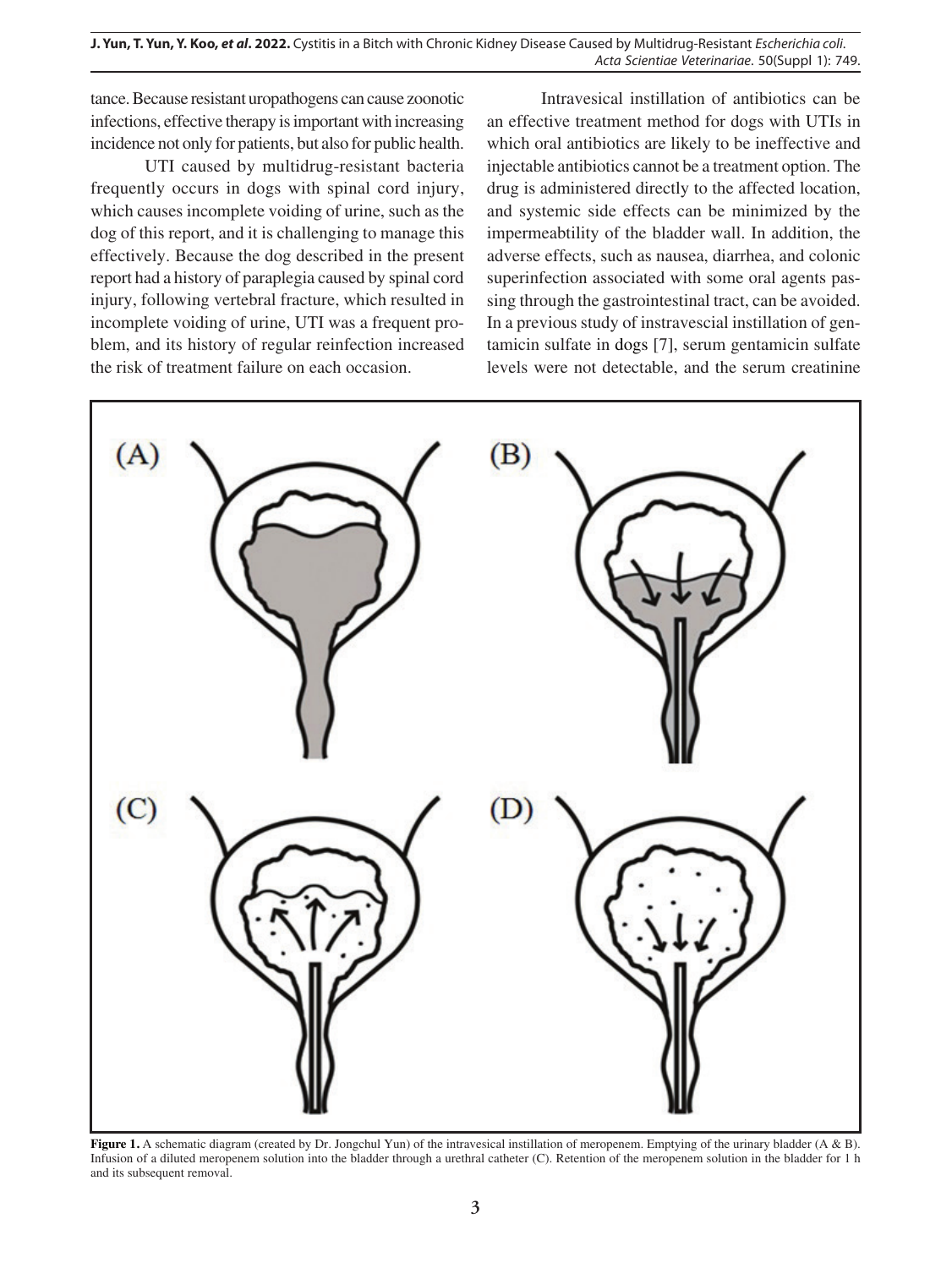concentration was not affected. These results indicate that intravesical instillation of antibiotics is associated with fewer systemic side effects.

*Escherichia coli* is one of the main participants in the dissemination of antimicrobial resistance [9], and in both dogs and cats, prior antibiotic administration and recurrent infection are the principal risk factors for the development of multidrug-resistant infections [2,5]. The multidrug-resistance *Escherichia coli* responsible for the UTI in this case was shown to be susceptible to imipenem and meropenem. Compared wih iminepem, meropenem is not a substrate for dehydropeptidase-I, a metabolizing enzyme present in renal proximal tubule cells and the brush border, making the concomitant administration of a dehydropeptidase-I inhibitor, such as cilastatin, unnecessary. In addition, meropenem causes less nephrotoxicity and neurotoxicity than imipenem, but the clearance of meropenem from plasma is slower, and therefore the plasma meropenem concentration is maintained for longer, in patients with reduced renal function than in healthy people [1]. Because the dog described herein had CKD, its blood meropenem concentration was likely to remain undesirably high for a long period, which could result in systemic side effects, if the drug was administered by intravenous injection. Furthermore, because meropenem is eliminated largely without having been metabolized, in urine, the dog's CKD was likely to be aggravated by the accumulation of meropenem. Incomplete treated bacterial cystitis may also negatively impact the renal parenchyma, therefore, the dog required more effective treatment of its cystitis. Of the limited treatment options, intravesical instillation of meropenem was chosen because it should be associated with the fewest side effects and have the best therapeutic efficacy.

A previous case report described the successful treatment of a dog with a UTI caused by *Pseudomonas aeruginosa* using intravesical instillation of amikacin for 27 days [11]. In this instance, the dose and frequency of antibiotics used were the same as that recommended for intravenous administration, because information regarding the most appropriate dose and frequency for intravesical instillation was not available. The dog developed hematuria after 27 days of intravesical treatment that resolved within 7 days of the discontinuation of treatment. In the case reported here,

intravesical instillation of meropenem was performed at the same dose as that recommended for intravenous administration (8.5 mg/kg) and repeated every 8 h until day 15, when the dose was increased to 17 mg/kg until day 21. Despite this increase in dose, the dog did not develop any side effects.

The limitations of drug administration by intravesical instillation are the time and labor required to perform transurethral catheterization for each administration, especially in female dogs, or for the maintenance of a sterile indwelling urethral catheter. In addition, if the bladder epithelium is inflamed, it is difficult to predict the circulating concentration of antibiotics that will result, which if high may be associated with adverse effects; therefore, continuous evaluation of the dog is required during therapy. This means that treatment is best undertaken when the dog is hospitalized, and the prolonged stay required may render it too expensive option for owners.

This case report illustrates successful intravesical treatment of a UTI caused by multidrug-resistant *Escherichia coli* over 21 days, with no evidence of systemic side effects. In bacterial cystitis that is resistant to multiple antibiotics, resulting from repeated infections and antimicrobial administration, especially if the dog has impaired renal function and the induction of systemic side effects by intravenous or oral administration is a concern, intravesical instillation of antibiotics might represent a useful treatment option. However, there is a lack of published information regarding the optimal dose, frequency, and duration of intravesical treatment required for a positive outcome. Therefore, further investigation is needed to be established the most ensure effective intravesical protocol and to assess the efficacy of other intravesical protocols for the treatment of UTIs caused by multidrug-resistant bacteria.

#### MANUFACTURER

<sup>1</sup>Meropen Inj. Yuhan Co. Seoul, South Korea.

*Acknowledgements***.** This work was supported by the National Research Foundation of Korea (NRF) grant funded by the Korea government (MSIT; No. NRF-2021R1F1A1061799).

*Declaration of interest***.** The authors report no conflicts of interest. The authors alone are responsible for the content and writing of paper.